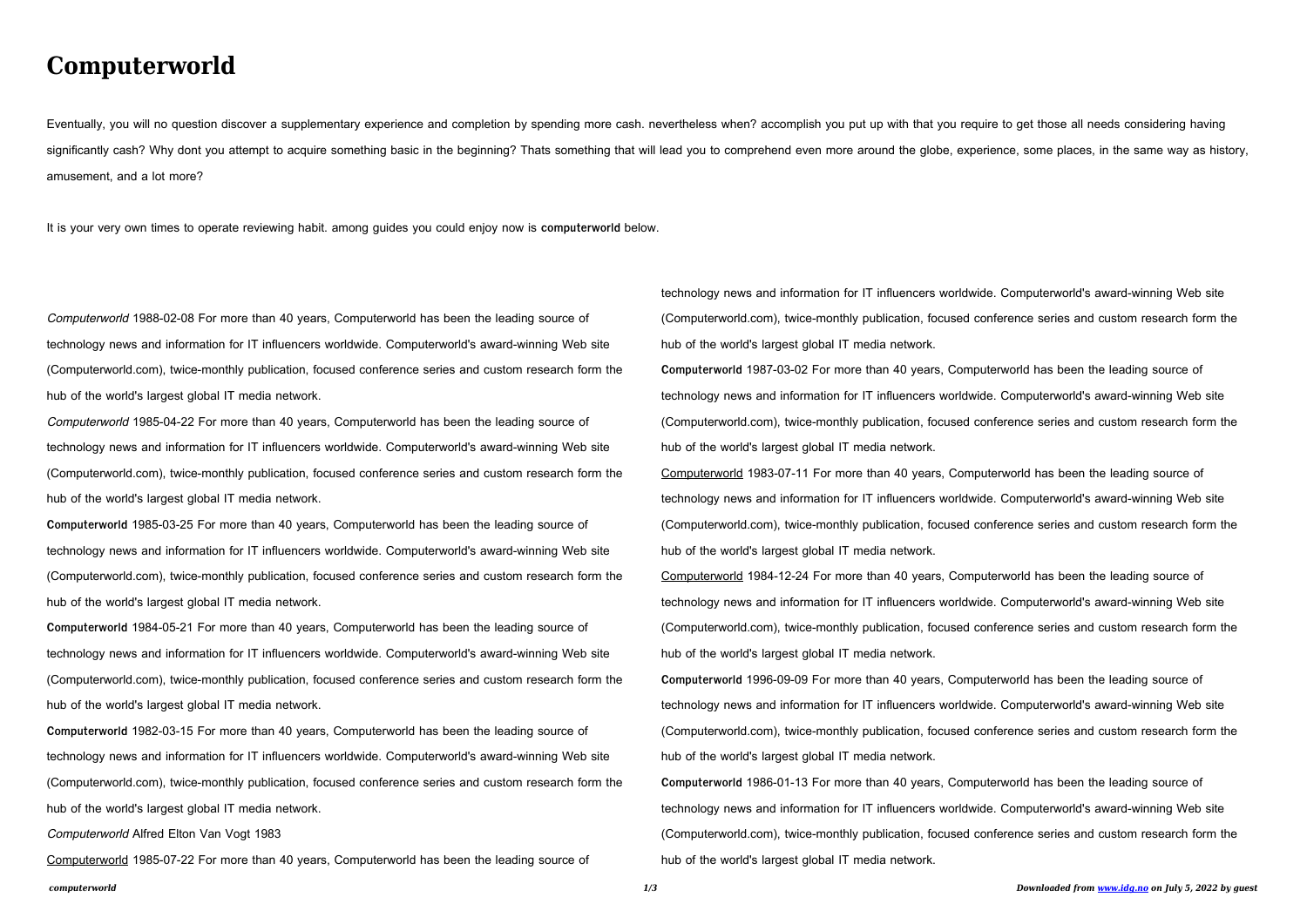**Computerworld** 1980-05-05 For more than 40 years, Computerworld has been the leading source of technology news and information for IT influencers worldwide. Computerworld's award-winning Web site (Computerworld.com), twice-monthly publication, focused conference series and custom research form the hub of the world's largest global IT media network.

**Computerworld** 1984-11 For more than 40 years, Computerworld has been the leading source of technology news and information for IT influencers worldwide. Computerworld's award-winning Web site (Computerworld.com), twice-monthly publication, focused conference series and custom research form the hub of the world's largest global IT media network.

Computerworld 1994-01-24 For more than 40 years, Computerworld has been the leading source of technology news and information for IT influencers worldwide. Computerworld's award-winning Web site (Computerworld.com), twice-monthly publication, focused conference series and custom research form the hub of the world's largest global IT media network.

Computerworld 1973-08-29 For more than 40 years, Computerworld has been the leading source of technology news and information for IT influencers worldwide. Computerworld's award-winning Web site (Computerworld.com), twice-monthly publication, focused conference series and custom research form the hub of the world's largest global IT media network.

Computerworld 1993-11-01 For more than 40 years, Computerworld has been the leading source of technology news and information for IT influencers worldwide. Computerworld's award-winning Web site (Computerworld.com), twice-monthly publication, focused conference series and custom research form the hub of the world's largest global IT media network.

**Computerworld** 1977-09-26 For more than 40 years, Computerworld has been the leading source of technology news and information for IT influencers worldwide. Computerworld's award-winning Web site (Computerworld.com), twice-monthly publication, focused conference series and custom research form the hub of the world's largest global IT media network.

Computerworld 1993-06-21 For more than 40 years, Computerworld has been the leading source of technology news and information for IT influencers worldwide. Computerworld's award-winning Web site (Computerworld.com), twice-monthly publication, focused conference series and custom research form the hub of the world's largest global IT media network.

Computerworld 1993-08-23 For more than 40 years, Computerworld has been the leading source of technology news and information for IT influencers worldwide. Computerworld's award-winning Web site (Computerworld.com), twice-monthly publication, focused conference series and custom research form the hub of the world's largest global IT media network.

**Computerworld** 1987-04-20 For more than 40 years, Computerworld has been the leading source of technology news and information for IT influencers worldwide. Computerworld's award-winning Web site (Computerworld.com), twice-monthly publication, focused conference series and custom research form the hub of the world's largest global IT media network.

Computerworld 2000-04-03 For more than 40 years, Computerworld has been the leading source of technology news and information for IT influencers worldwide. Computerworld's award-winning Web site (Computerworld.com), twice-monthly publication, focused conference series and custom research form the hub of the world's largest global IT media network.

**Computerworld** 1978-04-17 For more than 40 years, Computerworld has been the leading source of technology news and information for IT influencers worldwide. Computerworld's award-winning Web site (Computerworld.com), twice-monthly publication, focused conference series and custom research form the hub of the world's largest global IT media network.

**Computerworld** 1998-11-30 For more than 40 years, Computerworld has been the leading source of technology news and information for IT influencers worldwide. Computerworld's award-winning Web site (Computerworld.com), twice-monthly publication, focused conference series and custom research form the hub of the world's largest global IT media network.

**Computerworld** 1985-09-30 For more than 40 years, Computerworld has been the leading source of technology news and information for IT influencers worldwide. Computerworld's award-winning Web site (Computerworld.com), twice-monthly publication, focused conference series and custom research form the hub of the world's largest global IT media network.

**Computerworld** 2000-03-06 For more than 40 years, Computerworld has been the leading source of technology news and information for IT influencers worldwide. Computerworld's award-winning Web site (Computerworld.com), twice-monthly publication, focused conference series and custom research form the hub of the world's largest global IT media network.

**Computerworld** 1980-12 For more than 40 years, Computerworld has been the leading source of technology news and information for IT influencers worldwide. Computerworld's award-winning Web site (Computerworld.com), twice-monthly publication, focused conference series and custom research form the hub of the world's largest global IT media network.

Computerworld 2001-12-10 For more than 40 years, Computerworld has been the leading source of technology news and information for IT influencers worldwide. Computerworld's award-winning Web site